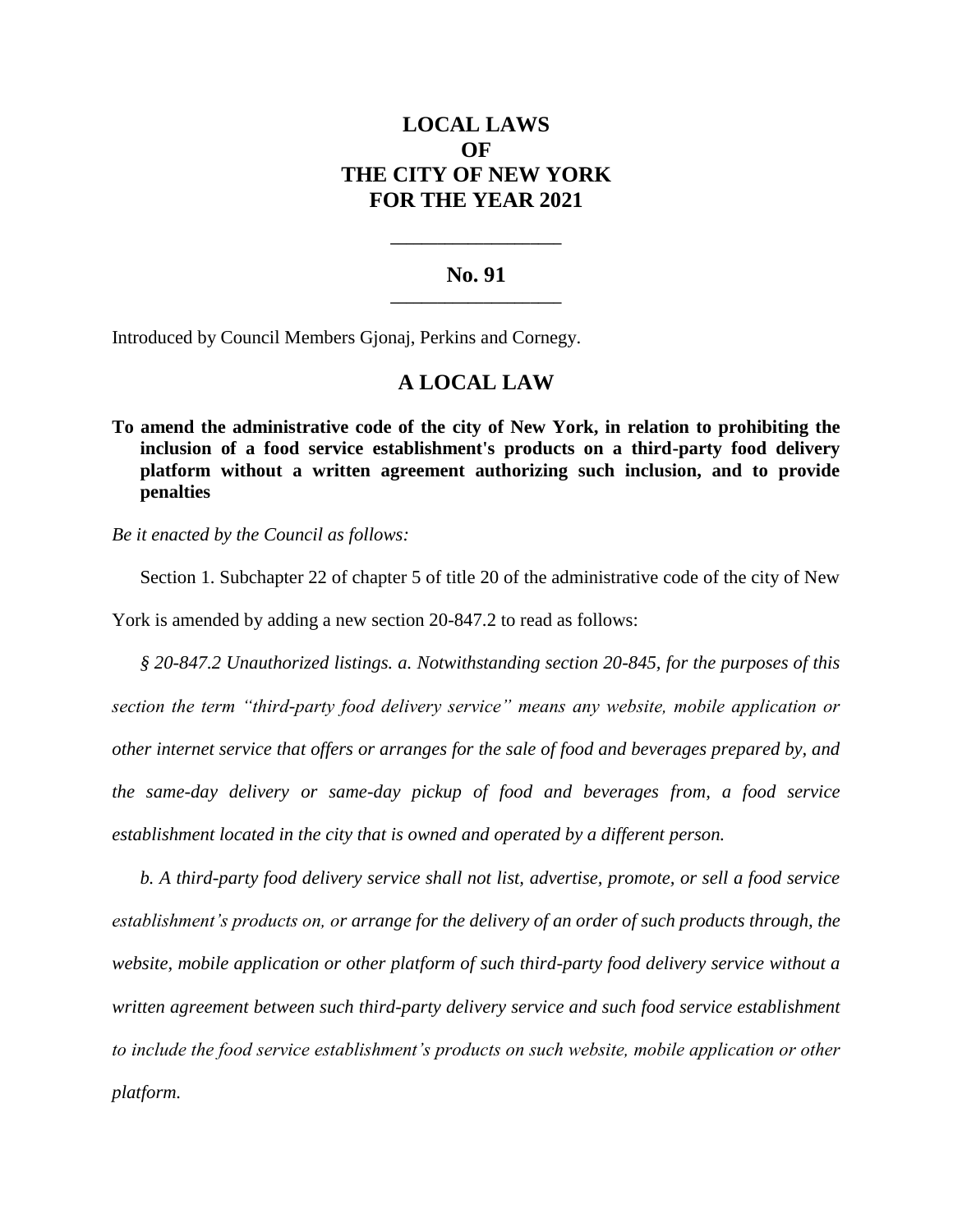*c. An agreement executed in accordance with this section shall not include a provision, clause, or covenant that requires a food service establishment to indemnify a third-party food delivery service, any independent contractor acting on behalf of the third-party food delivery service, or any registered agent of the third-party food delivery service, for any damages or harm by an act or omission occurring after the food service establishment's product leaves the place of business of the food service establishment. To the extent an agreement executed in accordance with this section contains such a provision, such provision shall be deemed void and unenforceable.*

*d. Outreach. No more than 30 days after the effective date of the local law that added this section, and continuing for 90 days thereafter, the commissioner shall conduct outreach in the designated citywide languages, as defined in section 23-1101, to alert food service establishments and third-party food delivery services to this section. Such outreach shall include, but need not be limited to, posting information on relevant agency websites and distributing information to food service establishments, third-party food delivery services and other relevant stakeholders.*

§ 2. Subdivision a of section 20-848 of the administrative code of the city of New York, as amended by local law number 51 for the year 2020, is amended to read as follows:

a. Any person that violates any provision of [section 20-846] *this subchapter* or any rule promulgated pursuant thereto shall be subject to a civil penalty that shall not exceed [\$1,000] *\$500* per violation[. Any person] *except that a person* that violates any provision of section [20-847] *20-846* or any rule promulgated pursuant thereto shall be subject to a civil penalty that shall not exceed [\$500] *\$1000* per violation. Violations under this subchapter shall accrue on a daily basis for each day and for each food service establishment [charged a fee in] *with respect to which a* violation of this subchapter or any rule promulgated pursuant to this subchapter *was committed*.